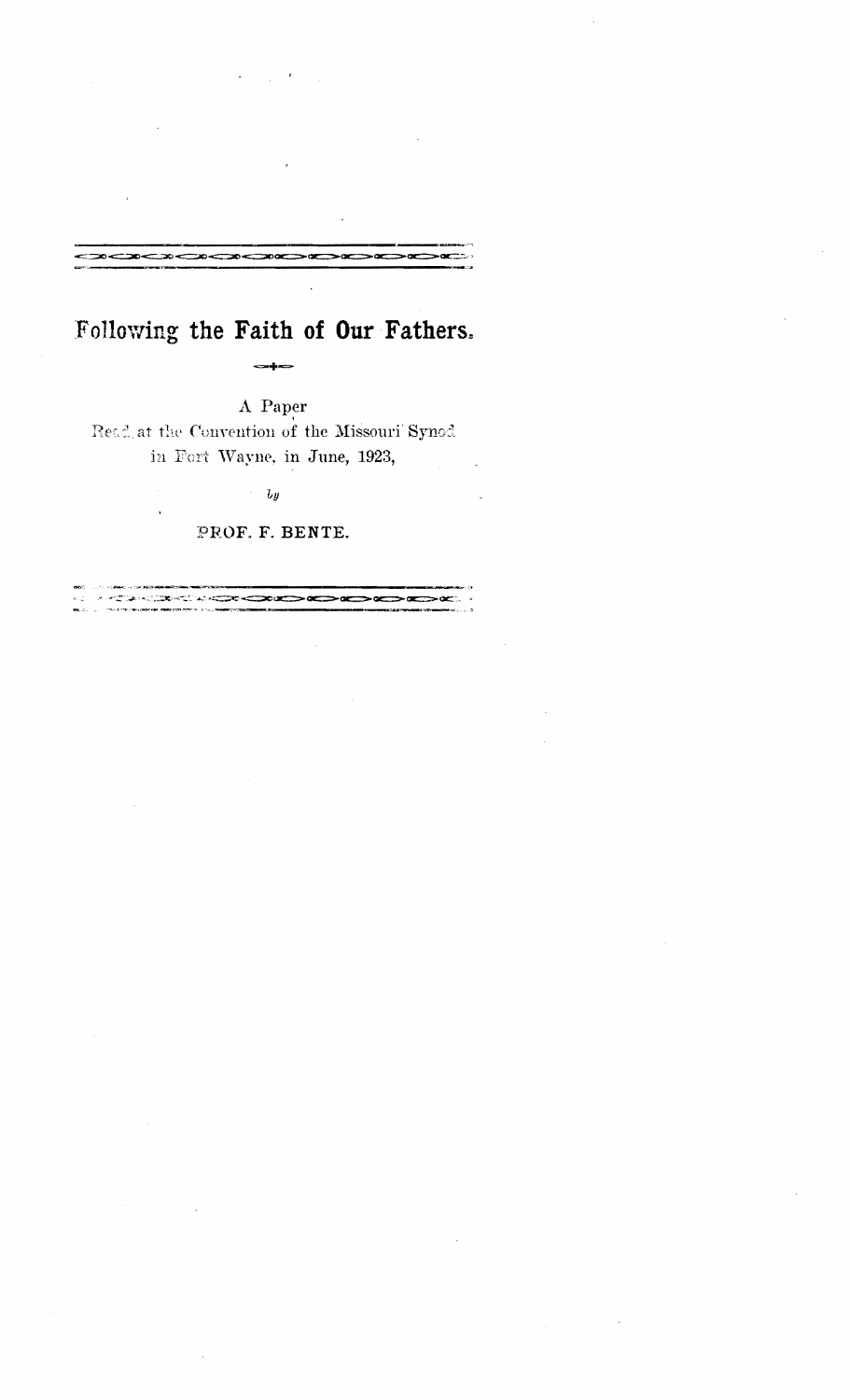# **Following the Faith of Our Fathers.**

Venerable Fathers, dear brethren! Last year we celebrated the Diamond Jubilee of our Synod. The Bible enjoins upon Christians gratefully to remember their departed leaders and to follow and to copy their faith. Heb. 13,7 we read: "Remember them which have the rule over you, who have spoken unto you the Word of God; whose faith follow, considering the end of their conversation." Note the limitation: "Which have spoken unto you the Word of God." Only he is a true Christian leader who himself follows Christ and abides by His Word.

But, alas! there have always been, and there still are, disloyal leaders, false teachers. Witness the founders of the numerous sects and cults! Deviating from the royal highway of Christian truth, they struck out on paths of their own, misleading their followers. The history of the Lutheran Church (America included) also records names of teachers and leaders who erred from the faith and deviated from the path. False leaders, however, must not be followed. Our plain duty is to beware of them. They are disloyal to the Captain. Noone can follow them without forsaking Christ.

What of our fathers? Every Reformation Day we portray and hold up Luther as a leader whom to follow means to follow Christ. May we say the same of Walther, Wyneken, Sihler, and other sires of our Synod? Are they worthy of our following? In their memory, last year, services of thanksgiving were held at home and abroad. Evorywhere, in all our Districts and congregations, pastors, teachers, and laymen were urged to walk in their steps. Were we justified in doing so?

It goes without saying that our fathers, too, were poor, sinful men and imperfect Christians. They themselves were first and foremost in confessing their faults. But whatever frailties and shortcomings their lives may reveal, the outstanding fact zemains that they were true priests of God, close followers of Christ, leaders loyal to the Captain, and teachers faithful in proclaiming the Word of God. They walked the narrow path, they preached the pure and only-saving Gospel-truth, and they strove and labored to win souls for Christ.

Such being the case, the admonition stands: "Remember" your leaders! "Follow" your fathers! This "rem 'vering" and "following," however. dare never degenerate into blind prejudice and uncritical partisanship. We are to prove all things and to hold fast that which is good. No, there must not be found among us a worshiper of heroes or an idolizer of human authorities.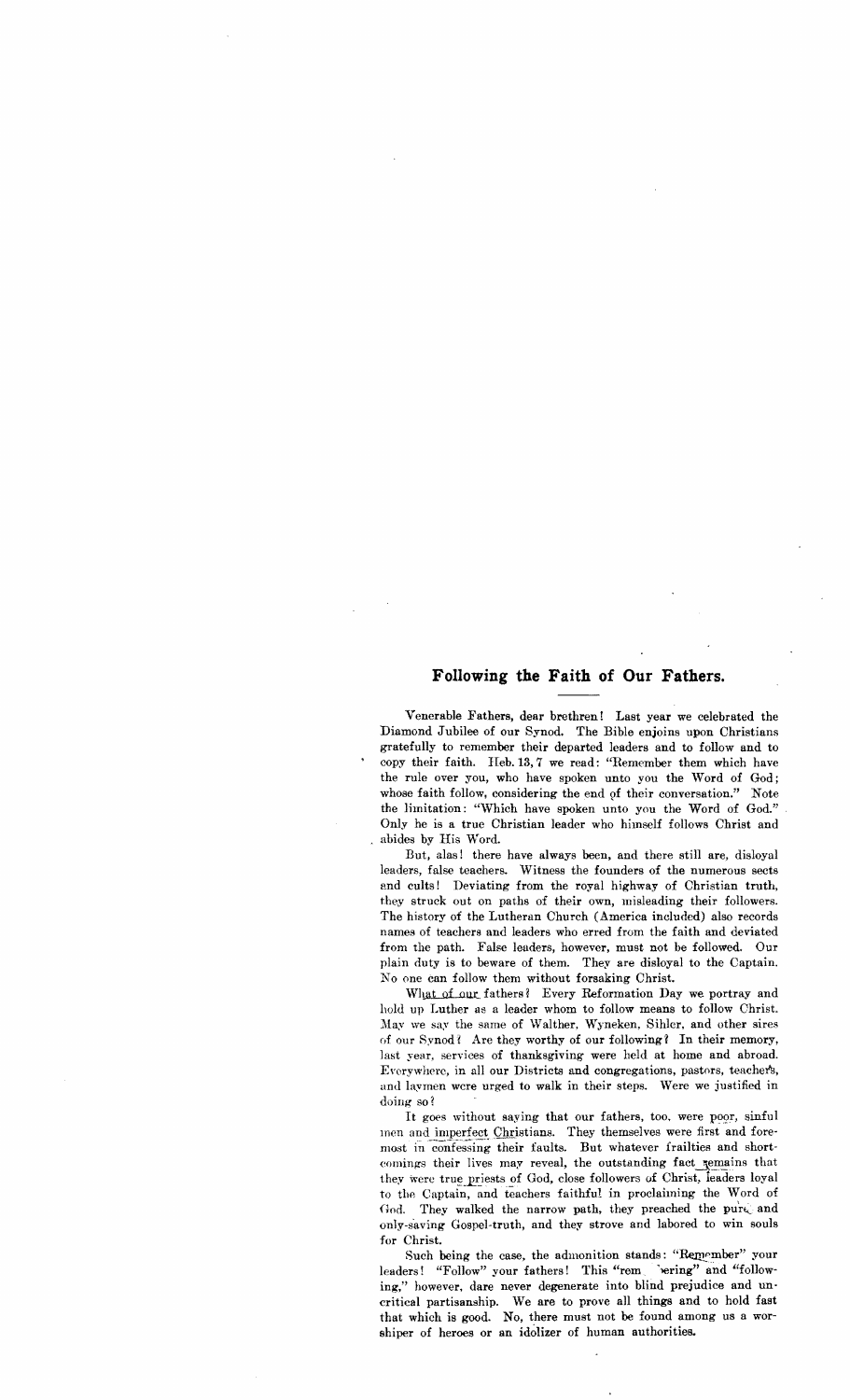The sole authority to which we submit our faith and life is the Word of God. This, being in itself the convincing power of the Spirit, is in need of no human support or testimony. By this Word we also test and try again and again the doctrines received from our fathers. We regard nothing as true or right simply because Luther said or did so. The same holds good with respect to the fathers of our Synod. Wherever we follow them, we do so only because we are convinced that their faith was none other than the one true faith once for all delivered to the saints.

Such is the manner in which we remember, and ought to remember, our fathers, - always making sure that in following them we are in reality but following Him who said: "I am the Way, the Truth, and the Life; no man cometh unto the Father but by Me," and again: "If ye continue in My Word, then are ye My disciples indeed; and ye shall know the truth, and the truth shall make you free."

I.

#### Let Us Follow Our Fathers in Their Confessional Loyalty.

Long- before our fathers embarked for the New World, the Lutheran Confessions had fallen into universal desuetude in Germany. And what were the conditions in America? True, as early as 1748, almost a century before the founding of our Synod, Muehlenberg- had organized the Ministerium of Pennsylvania with a constitution recognizing all of our confessions. But, alas! in less than fifty years this synod had abandoned everything save the Lutheran name. In its new constitution of 1792 the symbols were not even mentioned. On the contrary, the Prussian Union of 1817 was held up as an excellent example to follow in America. And several years later  $(1819 \text{ and } 1822)$  resolutions were adopted to bring about just such a union. With the exception of tiny Tennessee not one of the six Lutheran synods existing in 1820 was loyal to our symbols. As a result, the so-called General Synod was, in the same year, organized with a constitution containing no doctrinal basis whatever, not even an allusion to the Lutheran Confessions. Such were the conditions prevailing in and before 1820. And in the decades following they became still more deplorable.

When, in 1845, Wyneken urged the General Synod to return to the Lutheran moorings, his fervent appeal was treated as a great joke. With increasing malice, coarseness, and contempt Lutheran periodicals spoke of our Confessions as "Luther's old hat, coat, and boots," as "old rags," which the General Synod, "moving forward gloriously, had long ago forgotten." Luther and the Lutheran confessors were openly derided. November 23, 1849, Benjamin Kurtz wrote in the *Lutheran Observer:* "The Fathers - who are the 'Fathers'? They are the children; they lived in the infancy of the Church, in the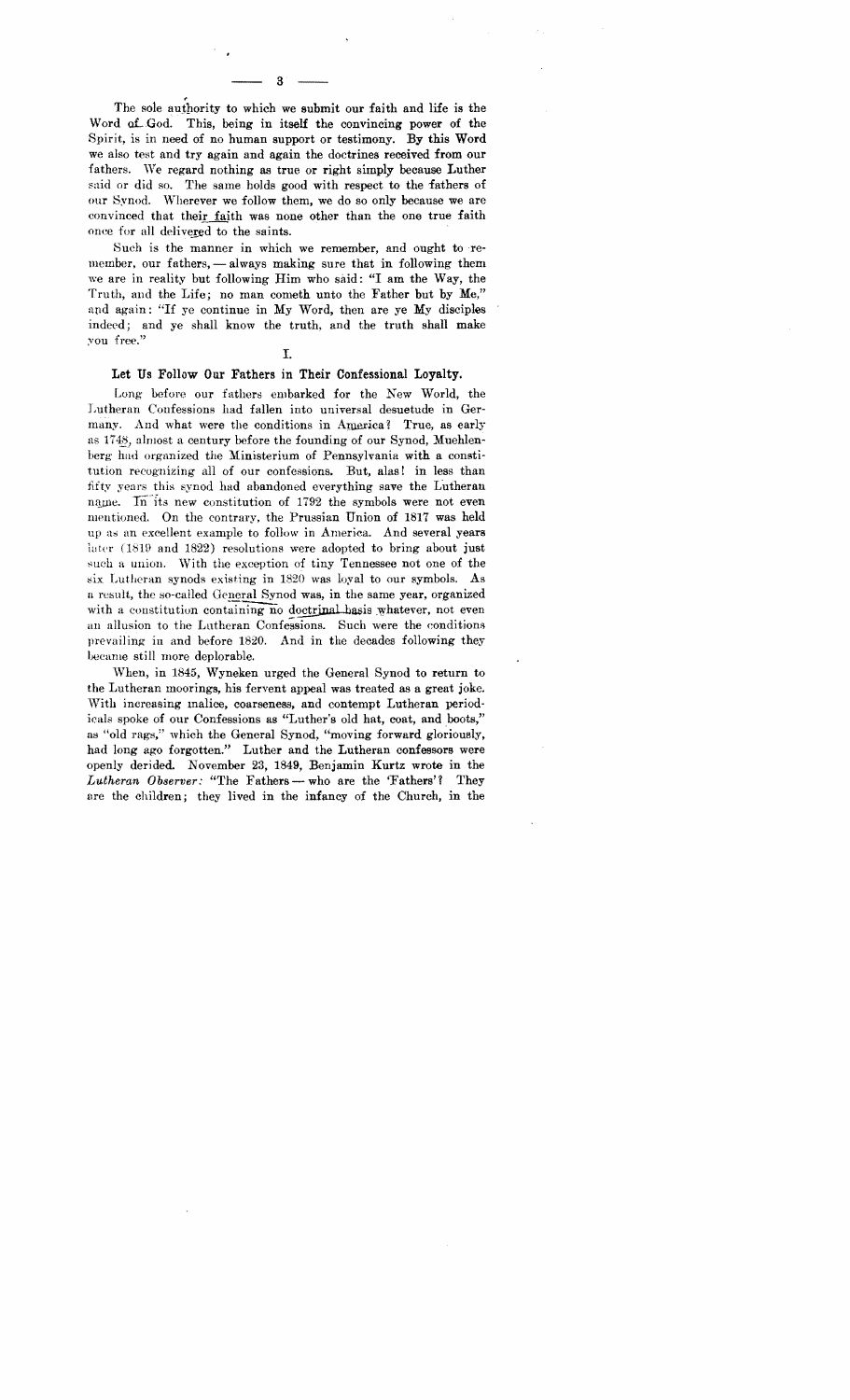early dawn of the Gospel-day. . . . We are three hundred years older than Luther and his noble coadjutors and eighteen hundred years older than the primitives; theirs was the age of infancy and adoles 'cence, and ours [is] that of full-grown adult manhood. They were the children; we are the fathers; the tables are turned." Indeed, as late as 1855 these decided enemies of Lutheranism made a hold attempt to scrap the Augsburg Confession and replace it by the socalled Definite Platform, a botch document shot through and through with Reformed sentiments.

Concerning the Lutherans whom he had met in America, Wyneken, in his renowned pamphlet' published during his stay in Germany, declared: "They have entirely abandoned the faith of the fathers." Four years later (1845) he characterized the General Synod as "Reformed in doctrine, Methodistic in practise. and laboring for the ruin of the Church whose name she falsely bears." In 1858 Dr. Sihler felt justified in speaking of the leaders of the General Synod as "open counterfeiters, Calvinists, Methodists, Unionists, and traitors and destroyers of the Lutheran Church."

Such was the deplorable condition of American Lutheranism when our fathers began their work in this country. By her own children the banner of the Lutheran Church had been hauled down and trodden in the dust. What was left of the Lutheran pledge was, as late as 1850, denounced by Krauth, Sr., as a mere "solemn farce." True Lutheranism was down and out; nothing remained but the empty name. As a result large parts of the Lutheran Church had already been absorbed by the Episcopalians and other sects; and the remainder was headed toward the same disaster.

And what stand did our fathers take? From the very outset it was their object to bring back the wayward Lutheran churches to their home. Before their arrival in St. Louis, the Saxons had already adopted a constitution in which they pledged themselves to the Lutheran symbols. And all constitutions adopted subsequently emhodied the same platform. Every congregation which they founded after 1839, the synod which they organized in 1847, and all manner of organizations within local congregations or synod. -- they all were planted four-square on the Lutheran basis. Nothing daunted by ridicule and malice, Walther, Wyneken, and Sihler unfurled the Lutheran banner, determinately, aggressively, victoriously. And throughout their lives they stood by these colors, never shirking or faltering in defending them against attacks from without or within. Our fathers restored the J.utheran symbols. the Book of Ooncord of 1580, to its original place of honor and authority in the Lutheran Church.

And why and how did they subscribe to these symbols? Our fathers have been charged with basing their faith and theology, not on the Scriptures, but on Luther, the Lutheran dogmaticians, and

 $\cdot$   $\frac{1}{\sqrt{2}}$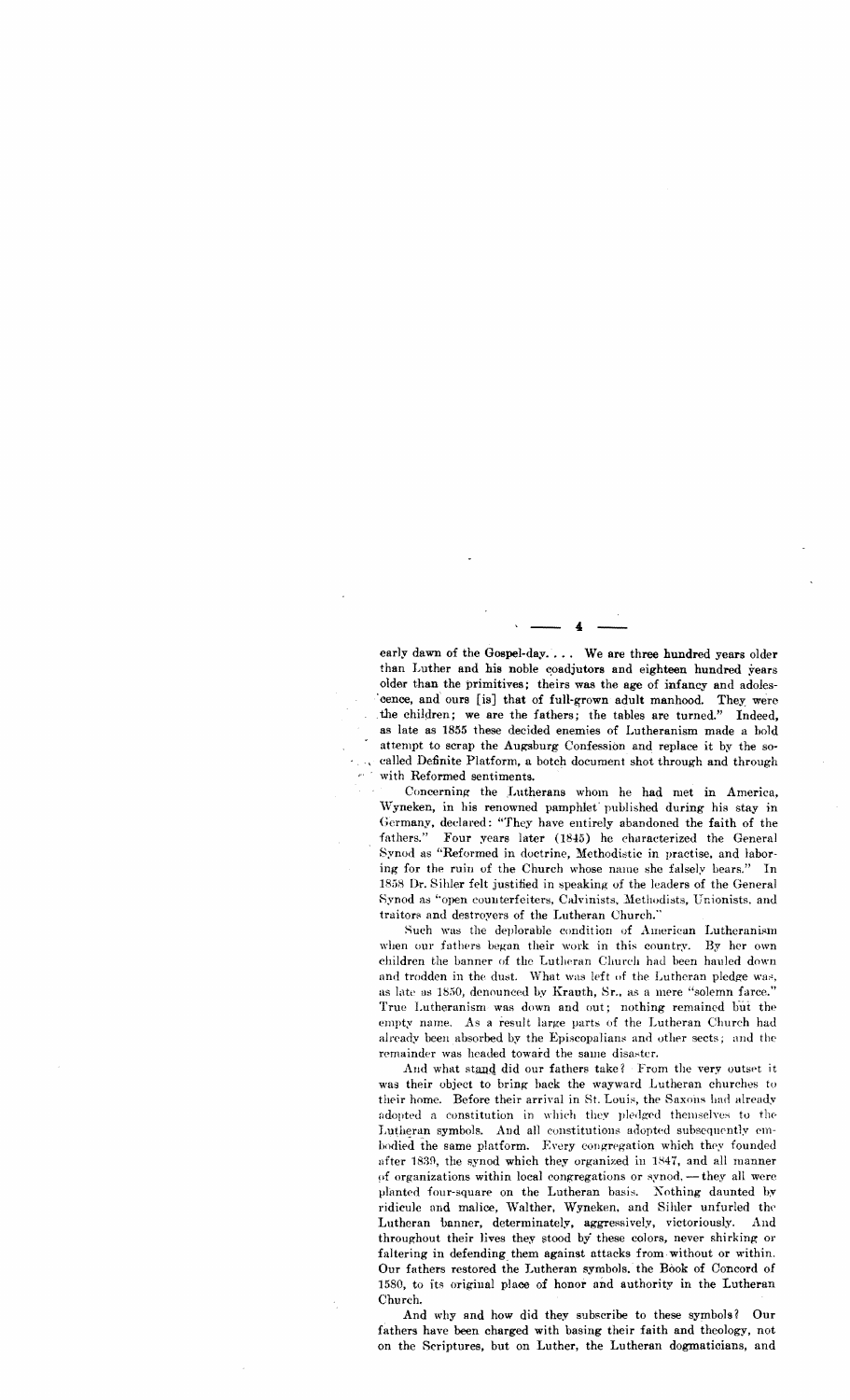the confessions. What is the truth? Indeed, they cited the symbols, also Luther and other teachers of our Church; not, however, to prove that their doctrines were true and divine, but to establish them as truly Lutheran and as always taught by the Lutheran Church. In order to prove that these doctrines held by the Lutheran Church are true and divine, our fathers appealed to the Scriptures, even as Luther and our symbols do.

The Bible, says the Formula of Concord, is "the only true standard by which all teachers and doctrines are to be judged." To this our fathers subscribed with all their hearts. Again: The true saving faith is "to be founded upon no church teachers, old or new, but only and alone upon God's Word, which is comprised in the Seriptures of the holy prophets and apostles as unquestionable witnesses of divine truth." Such were the sentiments also of our fathers.  $In$ deed, they were fully aware of the fact that no one could subscribe to our confessions without recognizing that the Scriptures alone are the norm and basis of faith, and without at the same time rejecting the very attitude with which they were falsely charged.

According to our fathers no amount of quotations from Lutheran teachers and symbols, even if piled up to the skies, is sufficient to prove a single doctrine as true and divine. They declared with Luther: "The Word of God shall establish articles of faith, and no one else, not even an angel." Never for a moment did our fathers regard the Lutheran confessions as an inspired source and norm of truth. Nor did they subscribe to them without previous critical investigation. On the contrary, they tested, tried, and judged the symbols, their standard being the Scriptures, the only a priori reliable norm of truth.

Our fathers adopted the Book of Concord because they had found its doctrines to be in conniete agreement with the Bible, because they had found them to be the identical doctrines of the Word of In the formula of Concord the Lutheran confessors declare  $Good.$ that they subscribed to the Augsburg Confession, "not because it was confessed by our theologians, but because it was taken from, and firmly founded in, the Word of God." This was the reason also why our fathers adopted the Lutheran Confessions.

And the manner of their subscription reveals the same splendid spirit of joyousness, straightforward honesty, and definiteness inwhich true Lutherans always and everywhere have been wont to take the Lutheran pledge. Our fathers subscribed sincerely, seriously, and with all their heart. They did not limit and restrict their subscription to mere fundamentals, nor to what has been called the confession in the confession, nor to its thetical and antithetical declarations.

In a closing paragraph of the Smalcald Articles Luther protests: "These are the articles on which I must stand, and, God willing, shall

к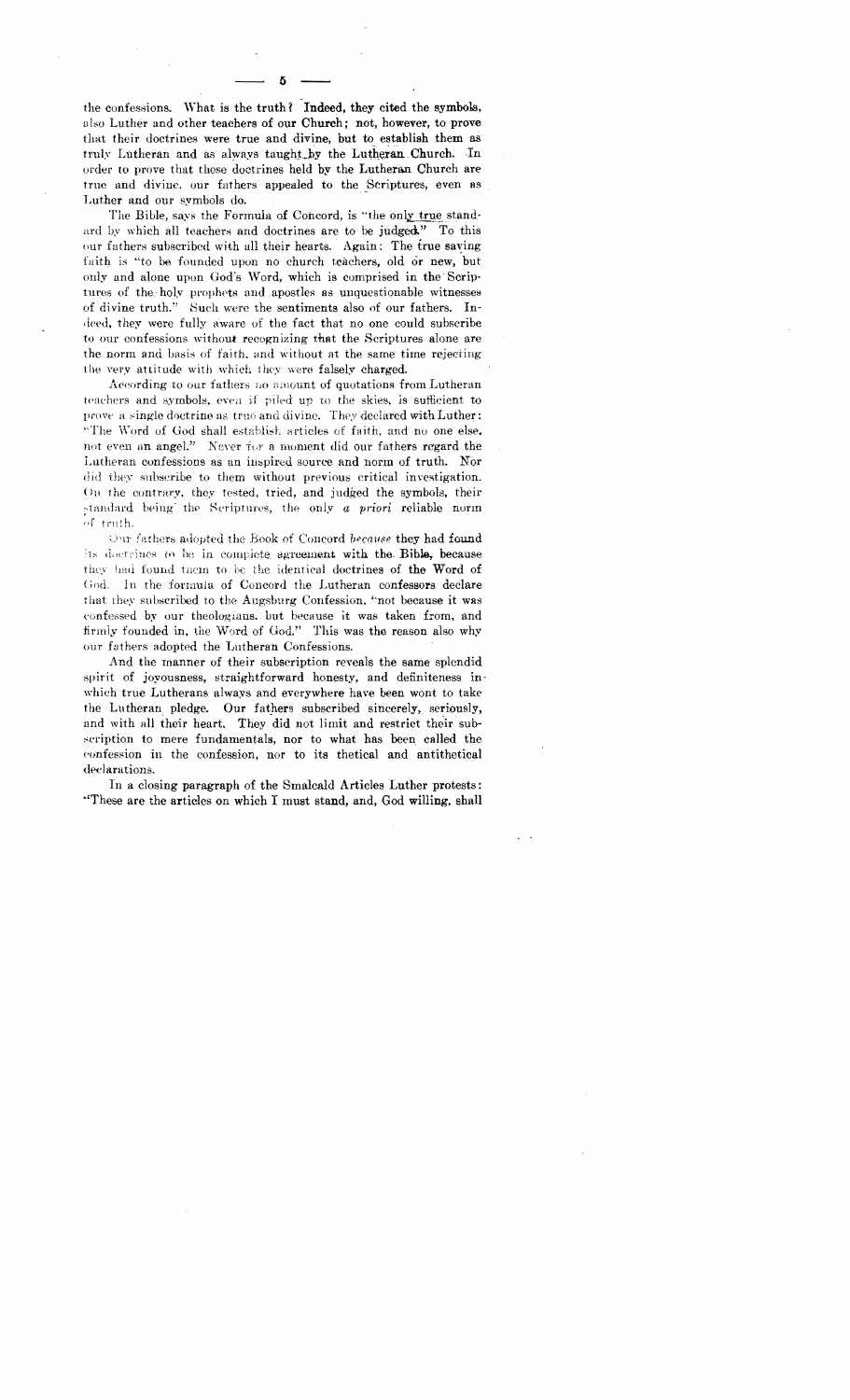stand even to my death; and I do not know how to change or to yield anything in them. If any one wishes to yield anything, let him do it at the peril of his conscience." Such was the determination also of our fathers. - Brenz subscribed, declaring: "All these confessions agree with the Holy Scripture, and ..• I testify in this my own handwriting that I thus hold, confess, and constantly will teach, through Jesus Christ, our Lord." Such were the sentiments also of our fathers. - Brixius wrote: "I subscribe to the Articles of the reverend Father Martin Luther and confess that hitherto I have thus believed and taught, and by the Spirit of God I shall continue thus to believe and teach." Such was the mind also of our fathers.

In the Preface to the Book of Concord the confessors of 1580 declare: "Therefore we also have determined not to depart even a finger's breadth either from the subjects themselves or from the phrases" of the Confession. In the Preface to the Thorough Declaration we read with respect to the Augsburg Confession: "We intend also, by the grace of the Almighty, faithfully to abide until our end by this Christian Confession. . . . And it is our purpose, neither in this nor in any other writing, to recede in the least from that Confession." Such was the Christian spirit and manner, in which our fathers also were committed to the Lutheran symbols. The "spirit *J* of Missouri" has frequently been spoken of with aversion. But the truth is that the spirit of our fathers was in avery vespect none other truth is that the spirit of our fathers was in every respect none other than the sincere, serious, straightforward, and earnest spirit of our early confessors themselves, Luther included.

Indeed, our fathers were both faithful Bible Christians and genuine Lutherans, and the latter not in addition to, but because of, the former. Genuine Lutherans, - for they adhered most faithfully to the doctrines set forth in our symbols. True Bible Christians, for they adopted these symbols only because they had found them to be drawn from the Word of God, which alone they recognized as the final and infallible norm of Christian truth. For this reason, too, our fathers adopted the old Lutheran slogan and placed it at the head of the *Lutheraner: "Gofies Wort und Luther's Lehr' Ver {!('lIft nun und nimmermehr."* Speaking of our fathers, the sainted Dr. Koren truly said: "Die Missourier heissen nicht bloss Luthe-*1'aner; sie sind es auch."* 

And what was their success?  $\sim$  Congregations, synods, and theological schools restricted in doctrine and practise to the Book of Concord, published 350 years ago, cannot thrive in free and progressive America! - such was the unanimous verdict of the sects as well as the Lutherans when our fathers began their work in this country. All were agreed that confessionalism would prove a millstone about the neck of Missouri.

In an address delivered March 10, 1846, the famous Reformed theologian Dr. Philip Schaff maintained that it was "impossible to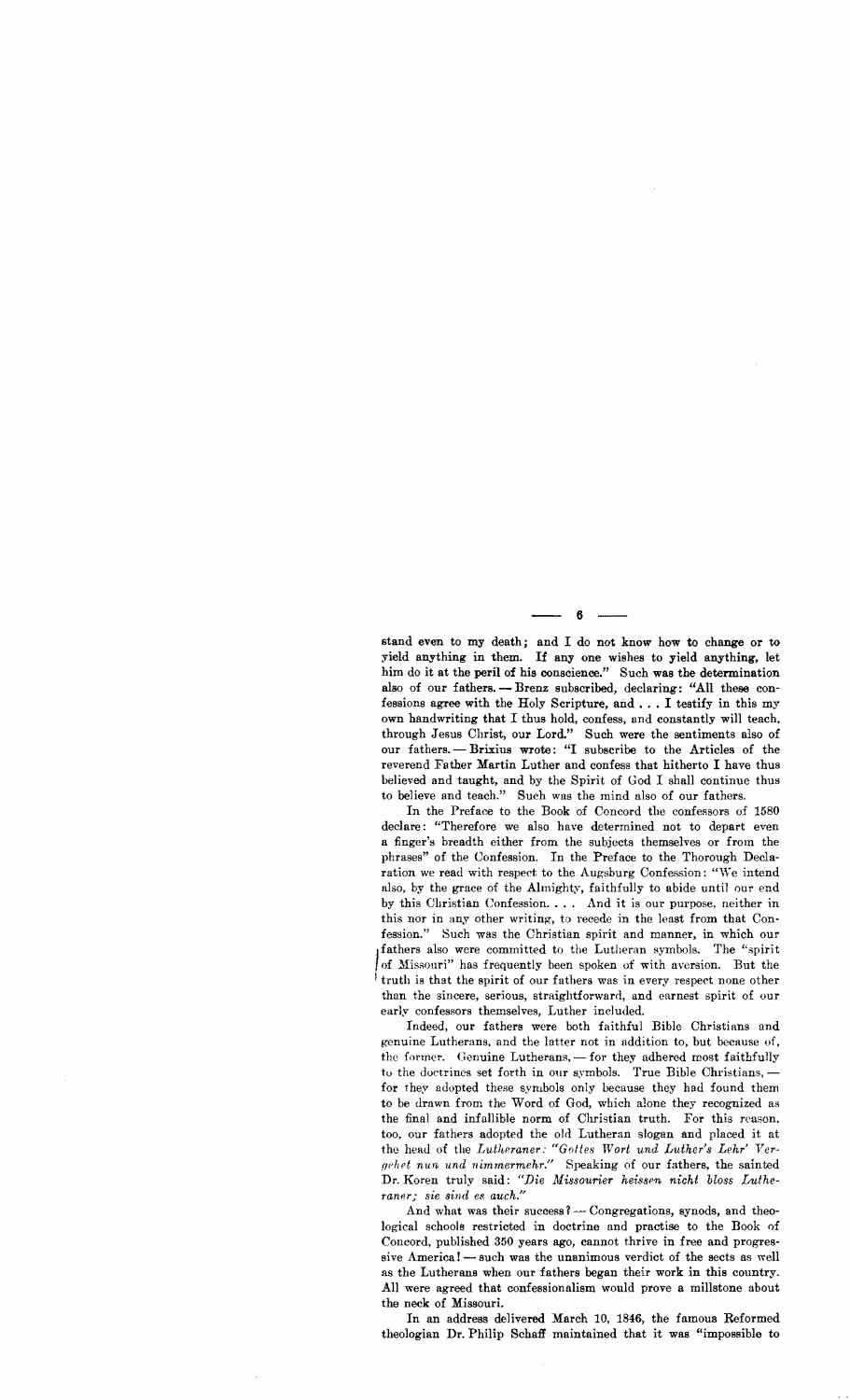build a confessional Lutheran Church (let alone the exclusive Lutheranism of the Formula of Concord) on the Reformed English soil of America"; that it would be "easier to direct the course of the Mississippi to Bavaria than to convert the Chinese through German sermons." In the *Lutheran Observer,* **Benjamin Kurtz,** denouncing our fathers as obsolete "resurrectionists of elemental, undeveloped, halting, stumbling, and staggering humanity" and as priests ready "to immolate bright meridian splendor on the altar of misty, musky dust," declared that the men of Missouri, "bent on backward," were of necessity bound to go "downward." They aII protested: You Missourians are entirely out of date, you are altogether too narrow, too bigoted, too rigid, too rigorous, too exduslve, to prosper anywhere. The road of confessionalism will lead you to inevitable ruin.

These dire prognostications, however, did not impress or move our fathers in the least. They knew that it was God's truth for which they stood. They were persuaded that divine truth is nowhere too narrow, too bigoted, too rigorous, too exclusive, but just right everywhere. And they believed that it is safer to go down confessing the truth than to live by falsehood and by disloyalty to God and His Word. Moreover, our fathers were fully convinced that the only road which could lead our Church to real success was the very one which they had chosen. They fully realized that a Lutheran Church deserving that name could survive only as long as she remained faithful to her principles. Lutheranism, they held, could not live without the Lutheran standards.

On the other hand, our fathers were persuaded that true Lutheranism, standing, as it does, for nothing but the pure Word of God alone, was able to thrive anywhere. They knew that, while Calvinism, Puritanism, etc., depended for their success on favorable legislation, Lutheranism, in order to live and prosper, was not in need of any external helps or props whatever. Moreover, they were satisfied that, the freer the political atmosphere, the better Lutheranism would be able to develop in harmony with its own innate principles and expand by its own inherent power and resident spiritual forces.

Our fathers have been charged with lack of vision. And true, their foresight was not a mere matter of shrewd calculation. Theirs was a spiritual vision, which saw things by faith and in the light of God's Word and promises. And the facts have shown long ago that this was the true vision, keener and farther-reaching than the sight of calculating reason. Even such critics of our fathers as Schaff lived long enough to *see* that their prophecies were false. Surely history has fully vindicated the faith of our fathers. The ship which they launched 1847 in . Chicago has fully demonstrated its seaworthiness.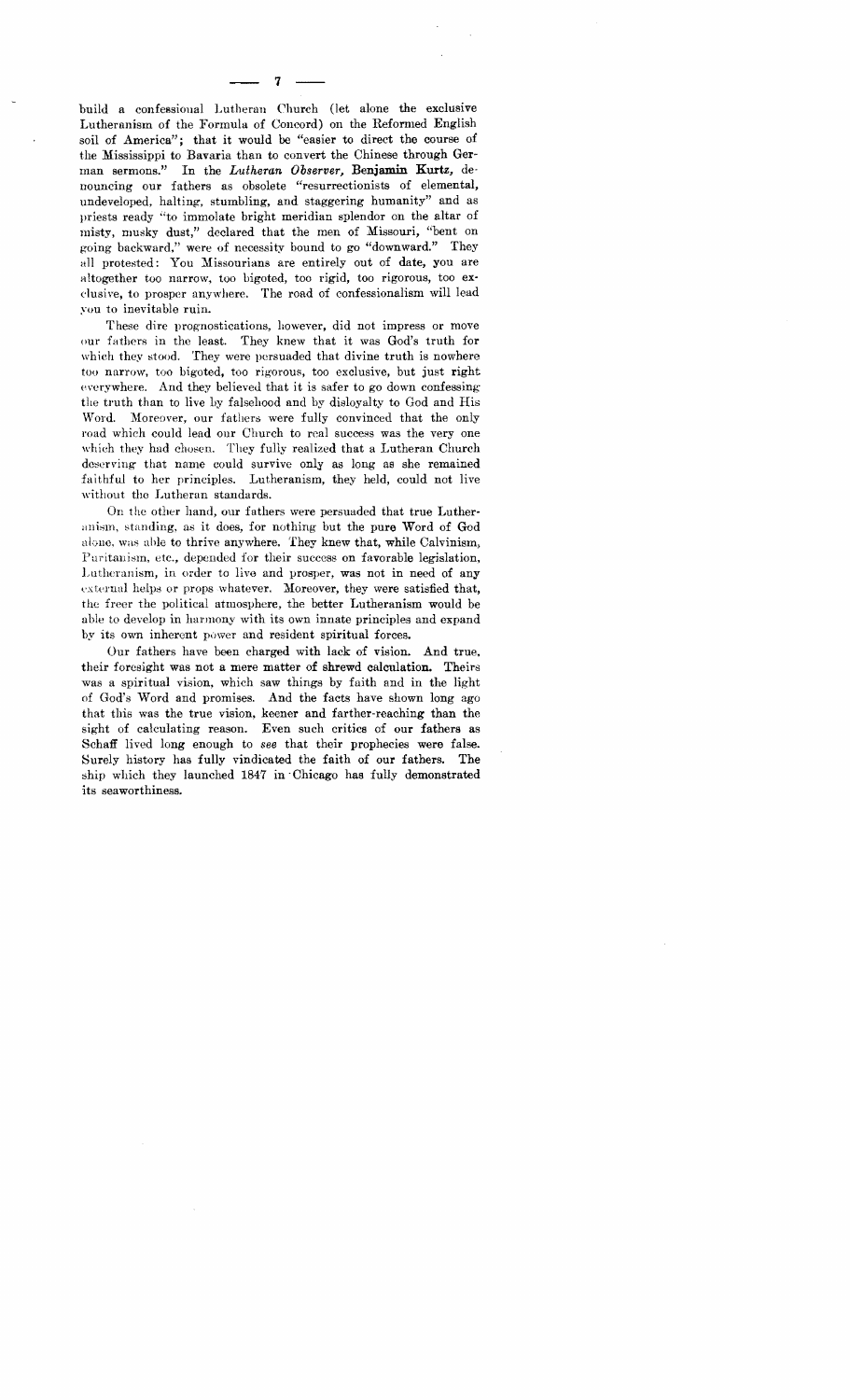No, indeed, the Lutheran eymbols did not· prove to be a mill . stone about the neck of our Synod, but rather a life-buoy that kept her afloat for these many, many years. And as for America with its principles of free thought, free speech, free prese, and complete liberty of conscience and religion  $-\text{why}$ , nowhere in the world did genuine Lutheranism ever come out purer and thrive better than in our country. Read our Statistical Year-book for 1922. It tells the story. Its figures are eloquent with the success of our fathers! Behold this venerable body assembled at the very place where Wyneken began his work  $(1838)$  eighty-five years ago and Sihler  $(1843)$  eighty years ago! Its pastors, teachers, leaders, and congregations here present or represented all subscribe to the Lutheran symbols in the spirit and manner of our fathers. Surely the labor of our fathers was not in vain.

Furthermore, our fathers must be\_credited also with having in a large measure given strength and impetus to confessional movements outside of our Synod, at home as well as abroad. Abroad: in Germany, in Alsace, in Australia, and South America. But especially at home; for to-day there cannot be found in America a single Lutheran synod that flouts our Confessions as they did in the early days of our fathers.

Walther was the leaven in the lump. He himself saw it working. As early as 1846 he felt justified in stating: "No doubt but God has arisen in order to remove the rubbish under which our precious Evangelical Lutheran Church was buried for a long time also here in America." And in 1866, in a letter to Pastor Brunn: "It is true that our testimony extending over a period of twenty years has by the grace of God cooperated in causing some synods to speak again of the Confession, and to base and pledge themselves upon it, at least formally."

The Ohio Synod, the Iowa Synod, the synods constituting the former General Council, the synods of the former United Synod in the South, etc., all are committed to our symbols. Even the General Synod finally consented to take the Lutheran pledge. And the United Lutheran Church, the Merger of 1918, adopted a constitution with a doctrinal basis that includes all Lutheran symbols. More or less markedly, therefore, the entire Lutheran Church of America bears the stamp of Walther.

Of course, this does not signify that they all live up to the Lutheran standards. "It is a long stride," says Walther, "from the formal acknowledgment of the symbols to a true knowledge of them and a truly Lutheran spirit and the consequent discipline of doctrine and life." But it does signify and mean that the powerful waves ()f confeseionalism emanating from our fathers reached far beyond their own boundaries.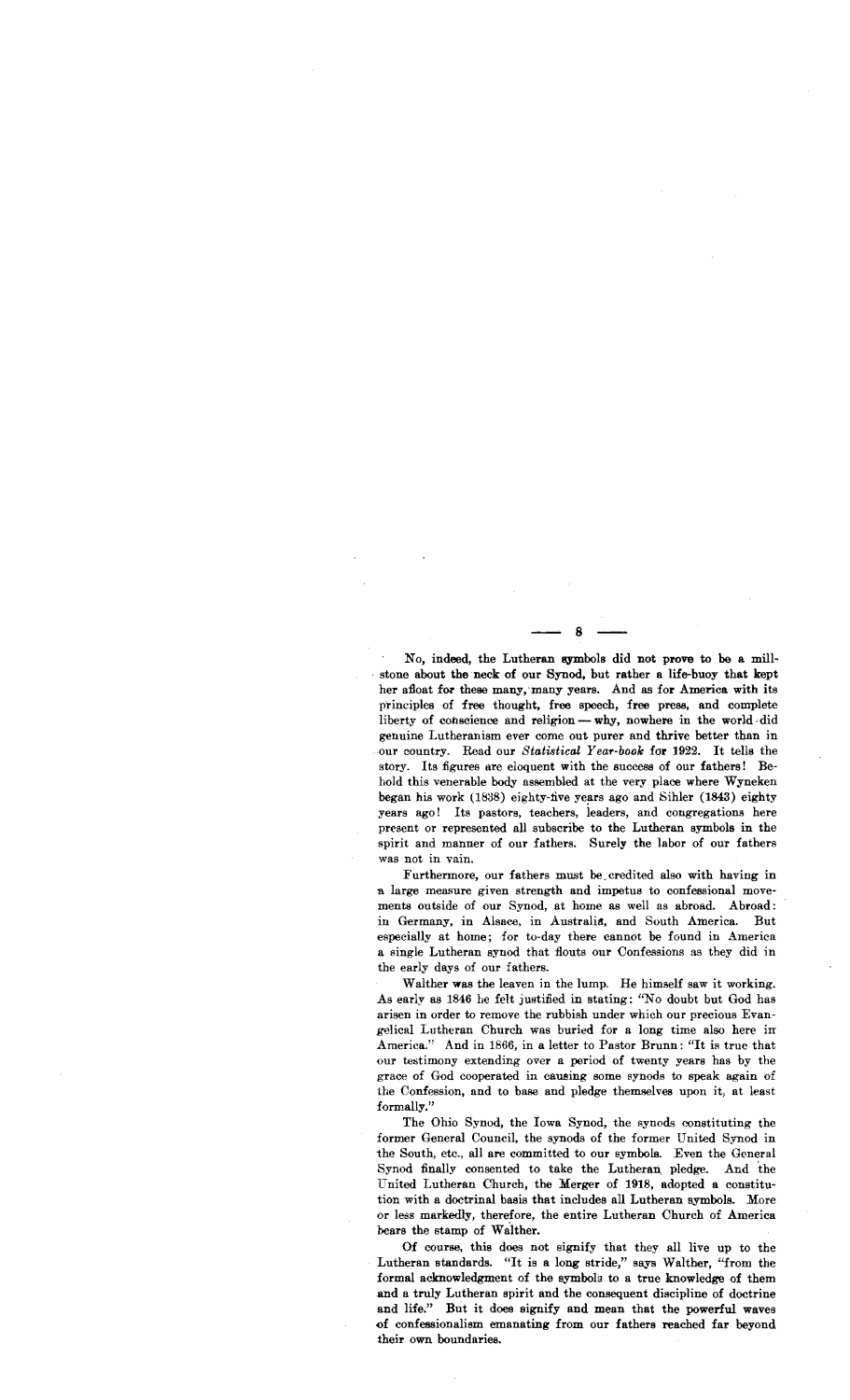Brethren, let us follow our fathers. May we never grow indifferent and disloyal to our symbols! May they always govern our teaching and preaching as well as our life and practise! Wherever, in the past, Lutherans adhered faithfully to their Confessions, they flourished. But wherever these symbols were trodden in the dust, the ,Lutheran Church always fell an easy prey to her enemies: to unionism, sectarianism, liberalism, and infidelity. Accordingly, dear brethren, if we shall but continue to walk in the steps of our fathers, God will continue to bless us even as. our fathers. By His grace, we, too, shall prove to be real builders of the Church of the pure Word and Sacraments. May there never be an arm uplifted in our midst, therefore, to haul down the flag which our fathers hoisted! May there never be an effort made to remove our beloved Synod from the foundation that made her strong and influential!

Everywhere Christians are in need of the Lutheran Confessions, but nowhere more so than in our own country, the paradise of freedom and religious liberty. Where cults and sects galore freely fly their colors, the Scripture light of Lutheranism dare not remain under the bushel. When falsehood is broadcasted, the pure Gospeltruth entrusted to our Church must strive for an ever wider hearing. Let us therefore keep our flag afloat,  $-$  always following the faith of our fathers!

### II.

## Let Us Follow Our Fathers in Their Firm Adherence to the Inspiration and Inerrancy of the Bible.

When our fathers embarked for America, the old Fatherland was still in the grip of vulgar rationalism. This demon had dethroned revelation, subjected the Scripture to carnal reason, denied its supernaturalism, eliminated its miracles, scrapped the creeds, rejected all doctrines specifically Christian, ostracized Christ's atoning sacrifice, and revived the old heathen belief that man is saved by efforta of his own in leading a decent moral iife. Such were the views also of the rationalists, by whom our fathers (Loeber, Keyl, Walther, Buenger, Sibler, etc.) were surrounded and instructed in schools, colleges, and universities. The well-known story of how Wyneken was examined for the holy ministry by a rank infidel who scoffed at the miracles of the Bible. illustrates the condition then prevailing everywhere. Spiritual death reigned supreme. Only a few oases remained, where the grace of God had kept the living waters flowing.

Our fathers were among the first to regain the old Gospel-truth. And once having experienced its life-giving power, they loathed the teachings of the rationalists, even as the rationalists abhorred the doctrine of grace. When, therefore, our fathers began to live, confess, preach, and practise in accordance with their new convictions, they met with opposition everywhere. They were derided and ridi-

 $\overline{\mathbf{9}}$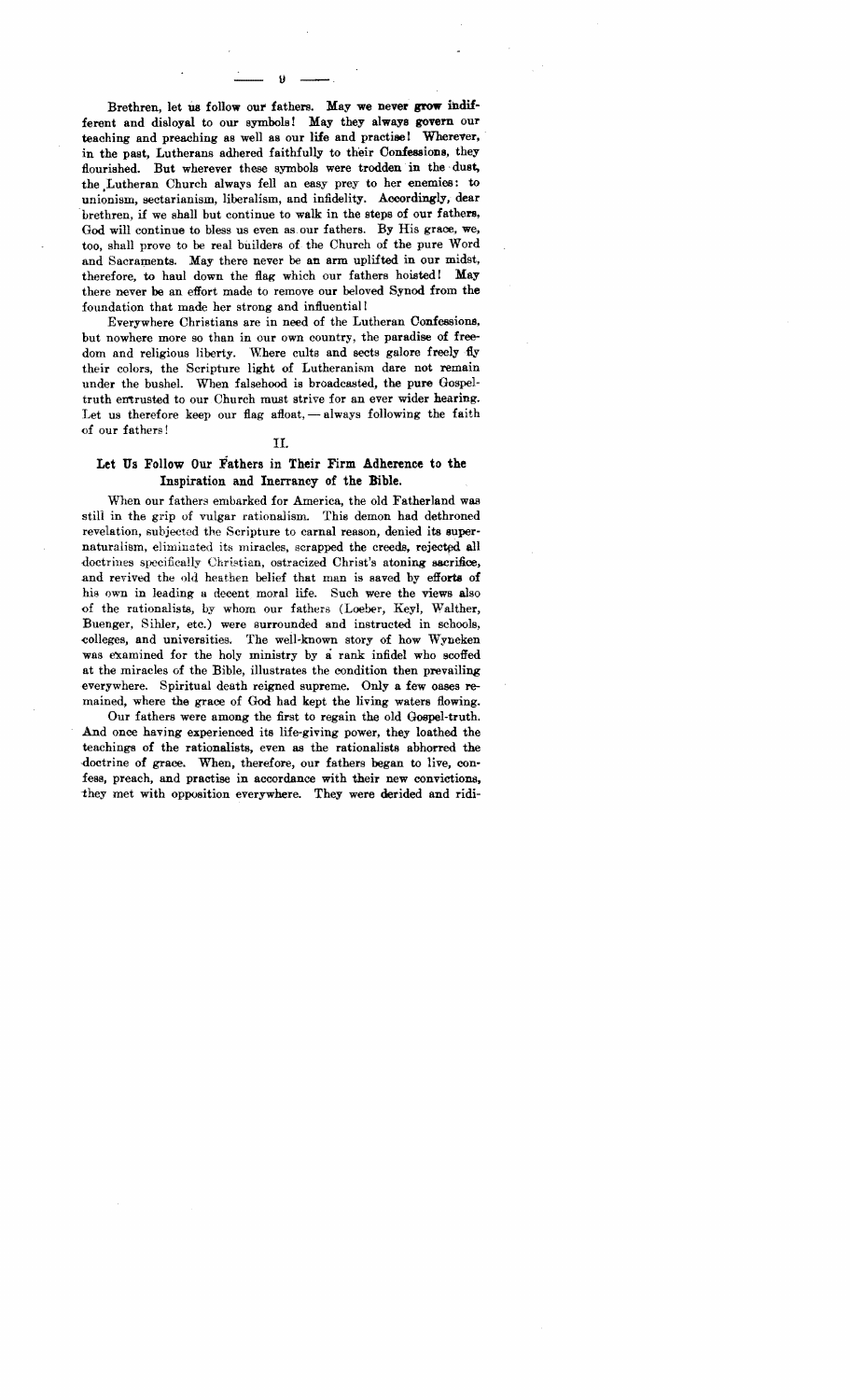culed as muckers, pietists, and hypocrites by the multitude, and harassed and persecuted as fanatics and disturbers of the peace by rationalistic superintendents and civil magistrates.

As a result the fear began to grow on our fathers that, in the stifling atmosphere surrounding them, their faith, and especially the faith of their children, could not survive and certainly would not be able to expand and develop its being. They longed for a country where they might believe, and teach, and preach, and practise, and worship according to the dictates of their consciences, unhampered by authorities, civil or ecclesiastical.

And what was it that bound their consciences? It was the Holy Bible, which they regarded as the Word of God, inspired by the Holy Ghost, inerrant in all its statements, the, norm of faith and life, binding on every Christian and Christian congregation. Their principle was: "To the Law and to the Testimony!" They believed even as Christ says: "The Scripture cannot be broken." They followed the faith of Paul, "believing all things which are written in the Law and in the Prophets." With the Formula of Concord they declared: "We receive and embrace with all our heart the prophetic and apostolic Scriptures of the Old and New Testaments as the pure, clear fountain of Israel, the only true standard by which all teachers and doetrines are to be judged."

A clear word of Scripture made heaven and earth a place too narrow for Luther. The same was true of our fathers. They held: "Scriptura locuta, causa finita - Scriptures having spoken, the question is decided, settled." The fundamental premise of all their teaching, preaching, writing, arguing, and laboring was: "The Bible is infallible." With childlike faith they believed every fact and doetrine there recorded: creation of heaven and earth, the miracles, the revelations, and the prophecies; Christ's incarnation, virgin birth, atoning sacrifice, and resurrection; supernatural regeneration, justification, and eternal salvation. There was not a single statement of the Bible to which our fathers took exception.

"The dearest child of faith is the miracle." This favorite quotation from Goethe was reversed by our fathers. Faith, they said, does not beget, but is begotten by, the supernatural facts and truths of Christianity. The miraculous is not the product, but the cause of faith. From beginning to end redemption and salvation, they held, is the work, not of natural resident forces in man, but of intervening supernatural divine grace and power.

Indeed, as you all well know, our fathers thoroughly purged theology, notably the doctrines of justification, conversion, and election by grace alone, from the leaven of every kind of unbelief. Their theology was Scriptural throughout. From rind to core it was nowhere infected with the virus of rationalism. And this attitude they never abandoned or modified in the least.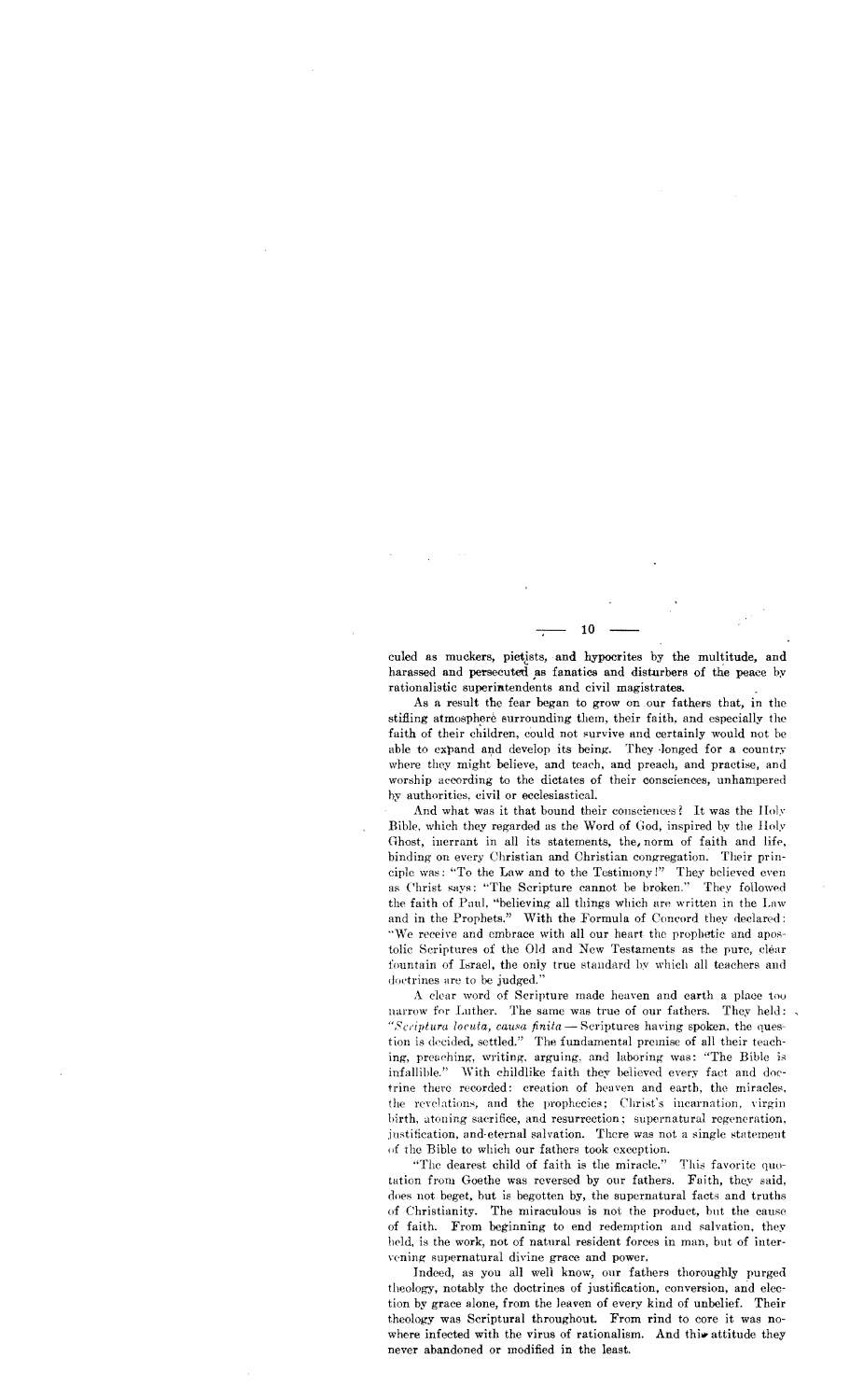When our fathers bade farewell to the Old World, hopeful signs of a coming revival of faith began to multiply in Germany. Hengstenberg, Claus Harms, and other theologians were zealous in restoring the old Christian truths and in purging the sanctuary from the desecrations wrought by the rationalists. Christians began to rejoice, and theologians diagnosed: "Rationalism is on its death-bed, breathing its last." Apparently a new Gospel-day was dawning.

But Satan, too, was busy. In previous centuries he had propagated his lies chiefly by hiding or perverting the Scriptures. Now he planned to make short work of it all. His scheme was to deal a fatal blow to Christianity by destroying the Bible itself. The foundation blasted, the superstructure would come down of itself, he argued. The bottom blown out of theology, it would be a simple matter to dispose of its doctrinal cargo.

It was Schleiermacher who began the deadly work. He abandoned the old Scripture-method and injected into reviving theology the serum of "science." He fooled the theologians into believing that there was a superior, a scientific way of establishing the Christian doctrines, *viz.*, by theological reasoning on the basis of facts, such subjective facts as religious feeling, experience, and Christian consciousness. In phraseology the "new theology" resembled, or at any rate seemed to resemble, the old. In reality, however, it was a theology detached from the Scriptures, devoid of the pure Gospel, and employing disingenuously and deceptively old terms in an entirely new and erroneous sense. Schleiermacher's success was nothing. short of phenomenal. A galaxy of illustrious theologians followed in his wake. "Scientific Theology"  $-$  that was the phrase conjured with in every university.

The "new theology" was presented by its various protagonists in various modifications, with different degrees of deviation from the Christian truth. But they all abandoned and disavowed unanimously the infallibility and absolute reliability of the Scriptures. All were enthusiastic advocates of the new scientific method. They all poohpoohed the old way of establishing a doctrine by simply quoting a clear text of Scripture, - the method employed by Christ and the apostles and restored by Luther. Theology, they said, had advanced to a higher plane, to the scientific stage. Hence it was no longer in need of an inspired, inerrant Bible and had no further use for the old, crude proof-text method.

Such was their boast. But in reality the theology inaugurated by Schleiermacher marked the beginning of the end. It took the lid off. Before long seven demons much more radical began their work of destruction. Everywhere the walls of schools and universities hegan to reverberate with the slogans of Higher Criticism, 'Darwinism, Evolutionism, Naturalism, Pan-Babylonianism, etc. With uncanny zeal and feverish haste the modernists and radicals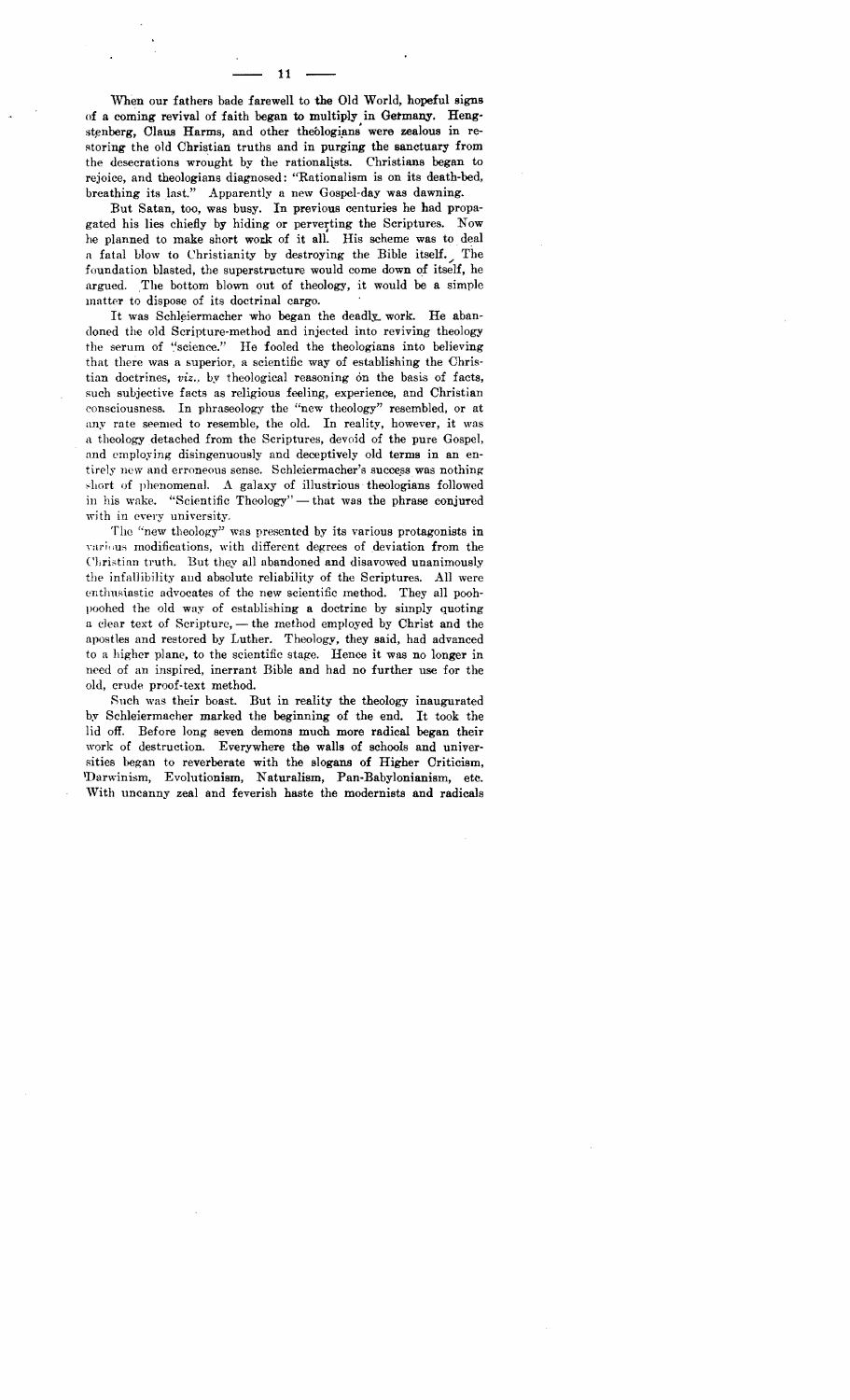poured an incessant stream of destructive literature into the churches. For decades, attack after attack, broadside after broadside, was directed against the Bible: its authenticity, integrity, authority, revelation, inspiration, inerrancy, miracles, and supernatural doctrines.

The result was appalling. The Holy Scriptures were torn into shreds. Not a book was left intact. Frequently nothing remained but the empty covers of the Bible. The dogmatic cathedral reared by Lutheran theologians of rocks quarried by Luther from the Scripture came down. Every Christian doctrine went by the board. Religion and morality were destroyed. Materialism, atheism, and agnosticism began to flourish. It was a spiritual world war that was fought: Christianity pitted against modern heathenism; Scripture against reason: faith against science falsely so called. It was a war that left the churches devastated and the so-called Christian nations in a condition which, in a measure, also made for the late bloody war with its cruel aftermaths.

Entire Christendom was flooded with liberalism, its farthermost waves finally striking even the mission-fields in Japan, China, and India. The alarming extent to which the Reformed sectarians (who, by the way, are rationalists inherently) took to the virus is evidenced by the Fundamentalists and their frantic efforts to check the contagion - as reported daily also by our secular press.

Among the chief sufferers were the Lutheran churches in Germany. Even their most conservative universities have for years not harbored a single theologian holding a prominent chair, who dared to endorse and defend the inerrancy of the Bible. Nor did the Lutheran Church in America prove entirely immune against the infection. Aside from stray liberalistic utterances some of her theologians made bold to deny the absolute inerraney of the Serioture. It was the first attack of American Lutherans on the foundation of our theology since the days of the rationalist Quitman. -

What of our fathers! How were they affected by these onslaughts on the Bible? Did they grow faint when they beheld even such Lutherans as Hofmann, Kahnis, Frank, and Luthardt arrayed against them? Did they make concessions or offer quarters to the enemy f

Our fathers fully realized that — the inerrancy doctrine removed -- the entire Lutheran theology would be in the air, built in the clouds. "If the foundations be destroyed," they said, "what can the righteous do?" But they were not confounded. They fought many a trying battle, but perhaps none with greater cheerfulness and equanimity than the one for the inspiration of the Bible. When this doctrine became increasingly the center about which the storms were brewing, they were not discomfited. They remained calm when the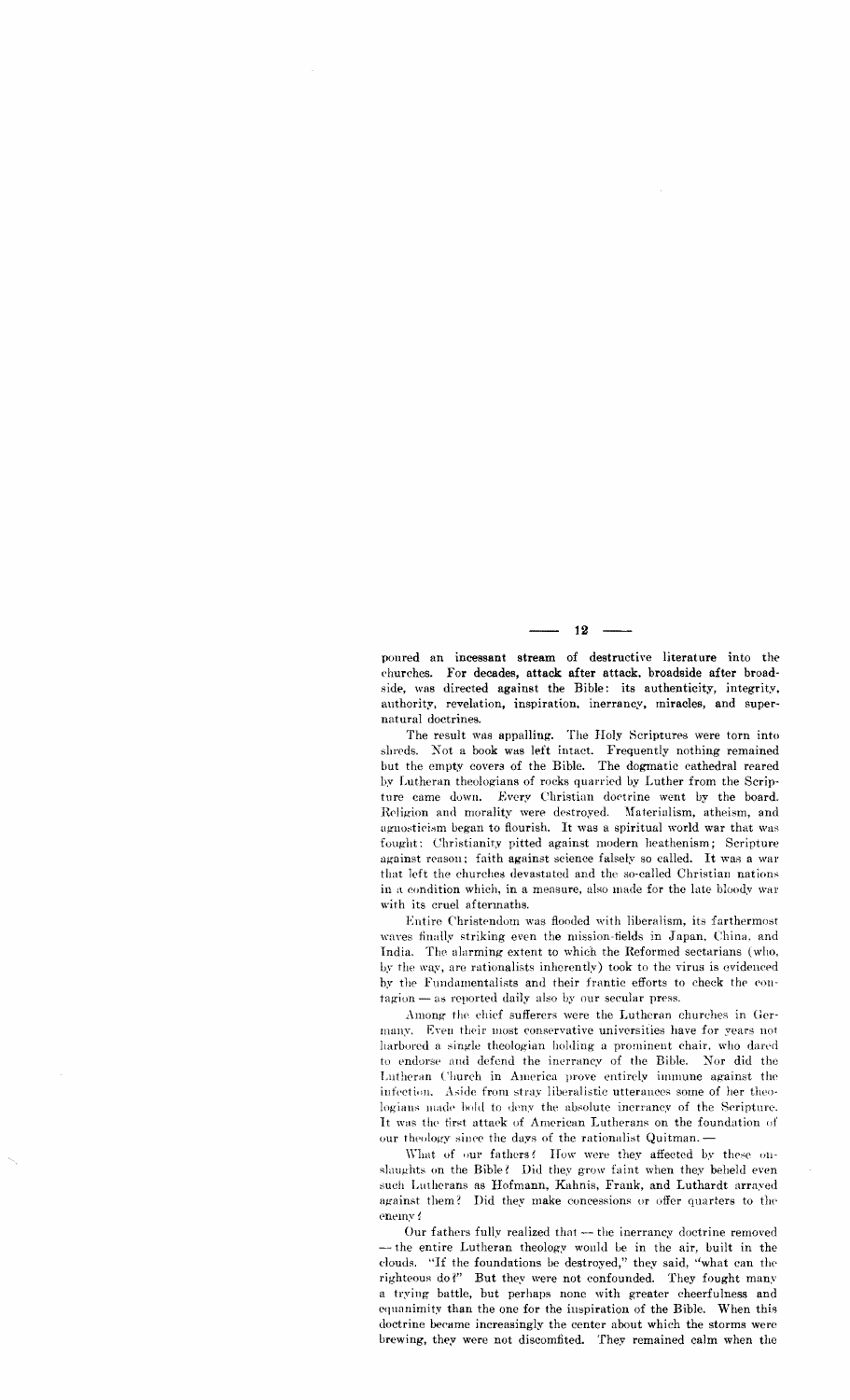waves ran high. They were satisfied that the rock on which their theology was built could not be swept away.

They were sure *a priori* that their cause must come out victorious, all portals of hell and the sophistries of human reason to the contrary notwithstanding.

Our fathers were in possession of the "good thing" spoken of IIeb. 13. 9. Their hearts were established, "established with grace," the grace of the Gospel. In true repentance, they, by the power of God, dung to the Word of pardon, which carried conviction to their  $hearts—conviction, divine conviction, also with respect to the words$ of Christ: '"The Scripture cannot be broken." Indeed, it was high ground which they occupied: the verbal inspiration and absolute inerrancy of the Scriptures. But they knew that just such was the pinnacle upon which God Himself had placed the Scriptures. Faith made our fathers sure that heaven and earth would pass away rather than one iota of the Bible.

As to scientific theology, which puts aside the Word of God, our fathers held that it was impossible for anyone to arrive at any knowl· edge whatsoever regarding God's gracious will toward sinners by philosophic, scientific. or any other kind of human reasoning. Divine revelation from above alone, they held, can supply this need. Scientific theology, parading as Christian, yet boasting that its doctrines are neither drawn from, nor estahlished by, the Scriptures. our fathers viewed and denounced as a mere satanic delusion and deception.

The same firm and definite stand they took regarding the objections advanced against the inspiration doctrine by scientists. Our fathers held: God is the Author of the book of nature, man, and history, as well as of the Book of Revelation. Hence the former, correctly read and interpreted, can never conflict with the declarations of the latter. Even when unable to solve an apparent contradiction, our fathers felt satisfied that a future better reading of the book 01' nature and history would in every case vindicate the clear Word of God. It was in keeping with the mind of our fathers when recentIy an Eastern theologian remarked: *i.* "Wherever and whenever there has been sufficient documentary evidence to make an investigation, the statements of the BibJe have stood the test."

Accordingly, our fathers "feared nothing for the inspiration doctrine from the sciences  $-$  nothing from philosophy, nothing from astronomy, nothing from geology, paleontology, archeology, psychology, history. and lower, higher. or any other kind of criticism. Our fathers were assured that nothing ever would or could turn up anywhere that might upset the Bible - nothing that has occurred in the past or will occur in the future; nothing that has been, or ever will be, discovered in the heavens above or on or in the earth below.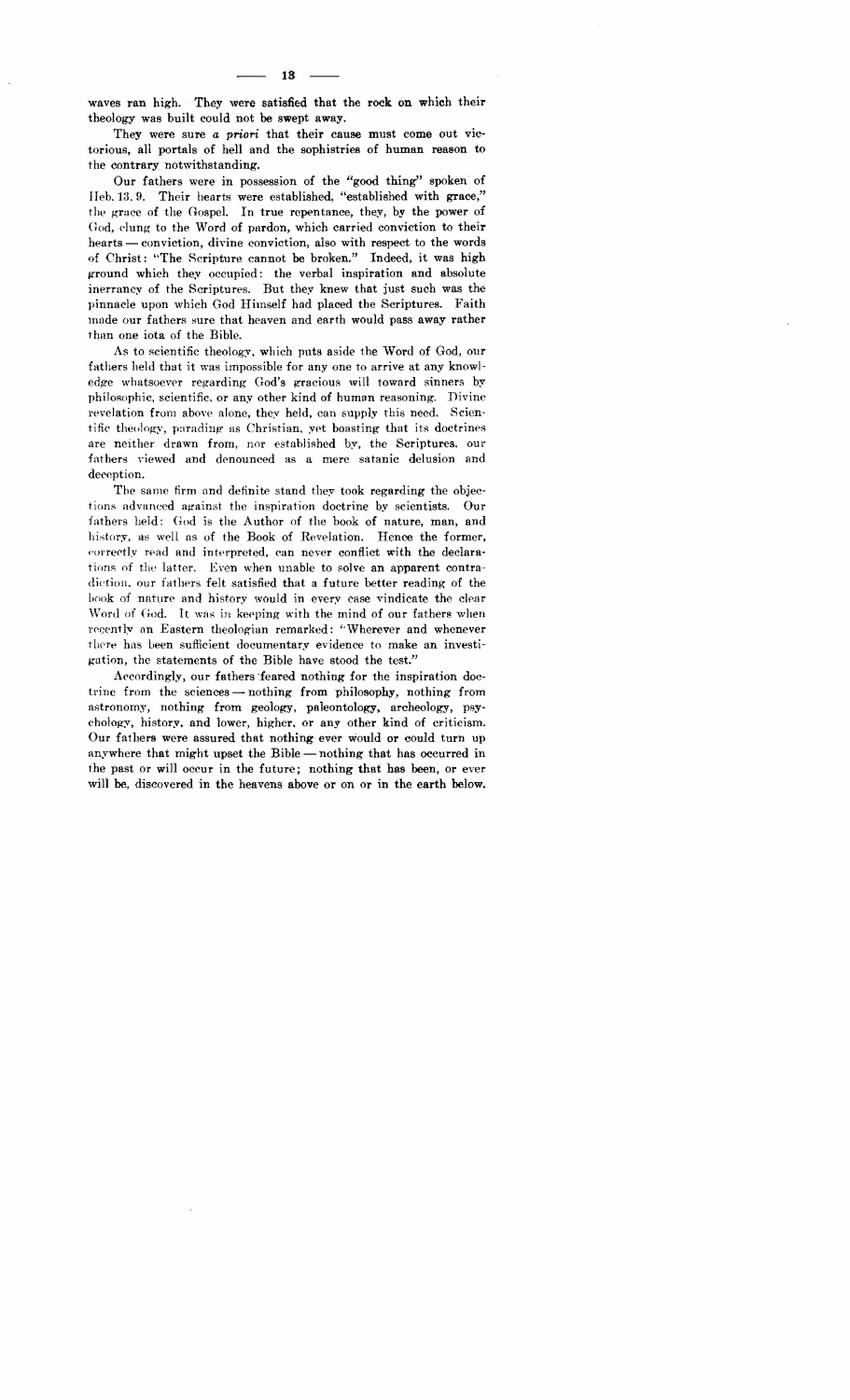"He that believeth shall not make haste." By building on the rock, faith partakes of the nature of a rock. Faith is a divine conviction, supernaturally wrought by the Holy Spirit, hence impregnable against, and altogether unapproachable by, any kind of human argument, scientific or otherwise. Such being the faith also of our fathers, they held their ground; surrendered nothing; made no concessions; deviated not a hair's breadth from the old Lutheran position concerning the inspiration and inerrancy of the Scriptures. They delivered to us a fortress intact - nowhere a rock torn from the foundation, nowhere a breach, all walls strong and plumb.

Results? Down to the present day not a solitary modernist has ever been heard on the floor of the Synod which our fathers founded. Nor has a liberalist ever occupied a chair in her colleges and seminaries or filled a pulpit of her congregations. Concordia Publishing House — also founded by our fathers — in its publications, from the first issue of the *Lutheraner* down to its latest book or pamphlet. there cannot be found a single sentence endorsing Darwinism, evolution, or any other liberal doctrine. The cntire literature of our Synod does not contain a single statement which in any way denies the incarnation, the virgin birth, the atonement, the resurrection, or any other Christian miracle, nor even a single passage that charges the Bible with any kiud of error-religious, historical, chronological, astronomical.

This large convention, together with all the pastors, professors, teachers, and laymen which it represents, believes and confesses the old creeds of Christendom - the Apostles' Creed, the Nicene Creed, and the Athanasian Creed - sincerely, unanimously, without reservation, or without taking exception to a single clause. 'Ve all, with all our hearts, still sing all our old Lutheran hymns, including "O grosse Not, Gott selbst ist tot," "O Haupt voll Blut nnd Wunden," "Christ ist erstanden von der Marter alle," etc. As for the old Lutheran liturgies and sacred forms for Baptism, the Holy Eucharist, ordination, etc., there cannot be found among us a single pastor 01' congregation desiring to modify them doctrinally.

From the day of its organization in 1847 down to this convention in 1923 there have not appeared within our Synod any symptoms of doctrinal liberalism. By the grace of God all this is a fruit of the firm and faithful stand of our fathers. And that the entire American I.utheran Church is infected in a much smaller degree than any other large denomination, this, too, is due, in a measure, to the same cause.

Such. dear brethren, being the blessings in the past, may we also in the future tread where our fathers trod! As yet the last battle has not been won. The assaults on the Bible are growing in number, virulence, and boldness. Especially in our country the churches as well as the general public are being literally swamped with liberalism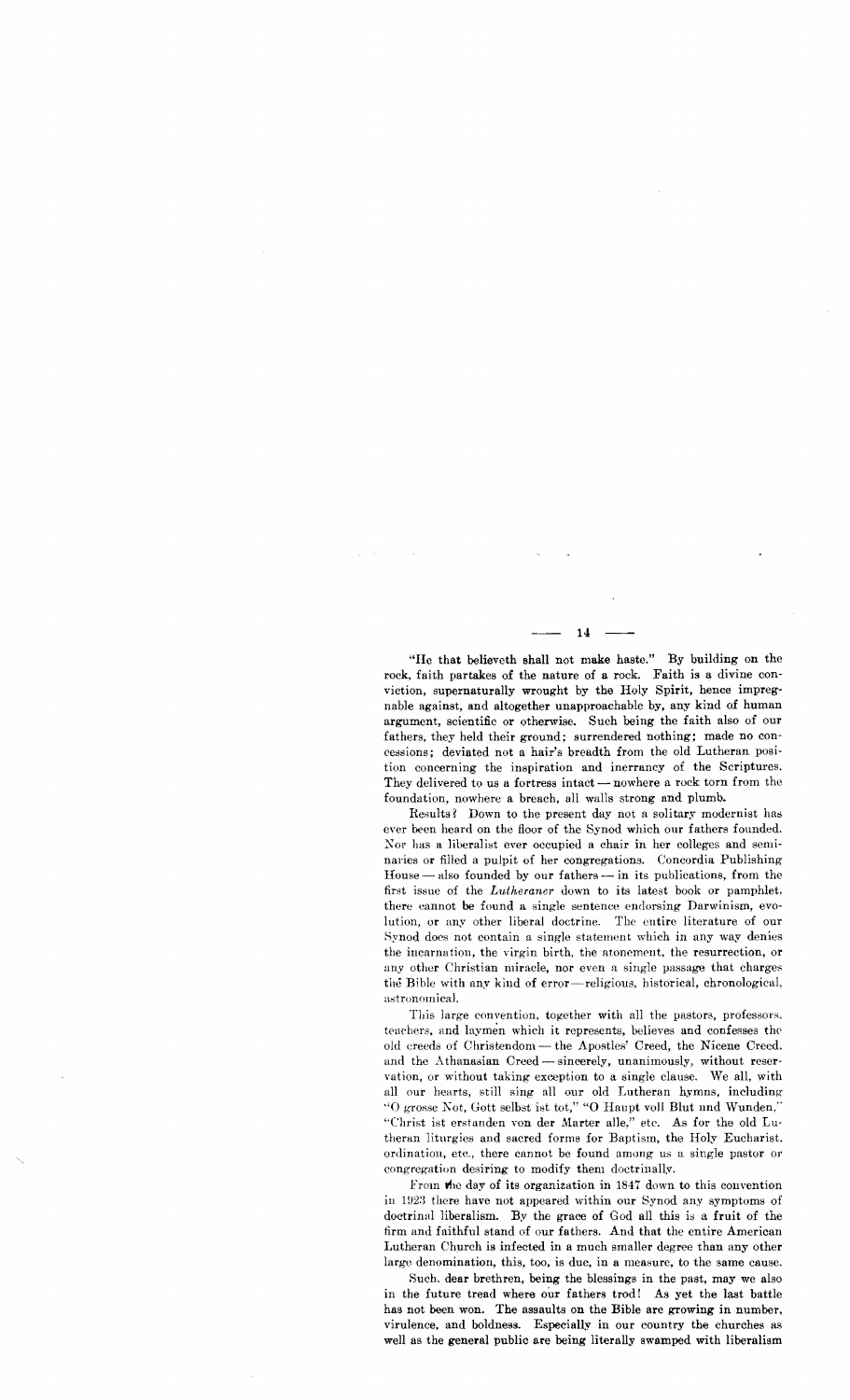and evolutionism. The fight must be continued! Indeed, if ever, now is the time for Christians everywhere to gird their loins and to take a decided stand. I say, "a decided stand." For modernists are merely cultured heathen with whom Christians cannot worship in the sanctuary. In the state, in business, and as neighbors we are able to associate and live in peace with everybody. But in the Church, harmony can no more obtain between Christians and outspoken lib erals than between God and the devil. Wherever liberals are tolerated in Christian pews, pulpits, and chairs, the Church has sprung a leak and must eventually go down.

The Fundamentalists, referred to above, are, in a way, putting up a noble fight. Yet they are bound to lose unless they sever absolutely every tie now binding them to the Darwinists, so numerous and prominent in their churches. Brethren, *Obstamus principiis!* Let us guard against surrendering the first inch of the holy ground, delivered intact to us by our fathers. Let us continue to stand firmly and determinedly by our old Lutheran doctrine of the inspiration and complete inerrancy of the Bible. Let us never depart from the 'Word of Christ: "The Scripture cannot be broken."

But, mark well, we shall succeed only if we abide in the faith which made our fathers strong. May we, therefore, realize daily and increasingly our own sinfulness and helplessness, at the same time seeking refuge in the pardoning grace of God! "Repent and believe!" this, as said above, is the only road leading to Christian cer· tainty. Faith is the God-given assurance that Christianity is real, that the Word of God is true. Living faith alone can save us also from the floods of modern unbelief. No amount of learning, scientific knowledge, or apologetic reasoning (valuable as it may be) can serve as a substitute. As long as we are firmly rooted in the saving Uospel-truth, the center of the Bible, nothing will be able to destroy our simple trust in any other part of it. Unbelief alone can do the deadly work.

And following the faith of our fathers also in their firm adherence to the Scriptures, we shall be found in good and great company. In fact, all true Christians of all ages and places are with us, at least in their hearts. Luther, the Lutheran confessors, and the Lutheran teachers and preachers down to the days of pietism,  $-$  they all without exception are in the throng. Still farther ahead we hear the early Church and the Nicene fathers declaring; We believe in the Holy Ghost, "who spake by the prophets." And the innumerable multitudes from all countries and nations are led by the chorus of the apostles and prophets themselves, Christ, our glorious Savior, striking the key-note: "The Scripture cannot be broken." "Heaven and earth shall pass away, but My words shall not pass away."

Dear brethren, there are many other points on which, in treating